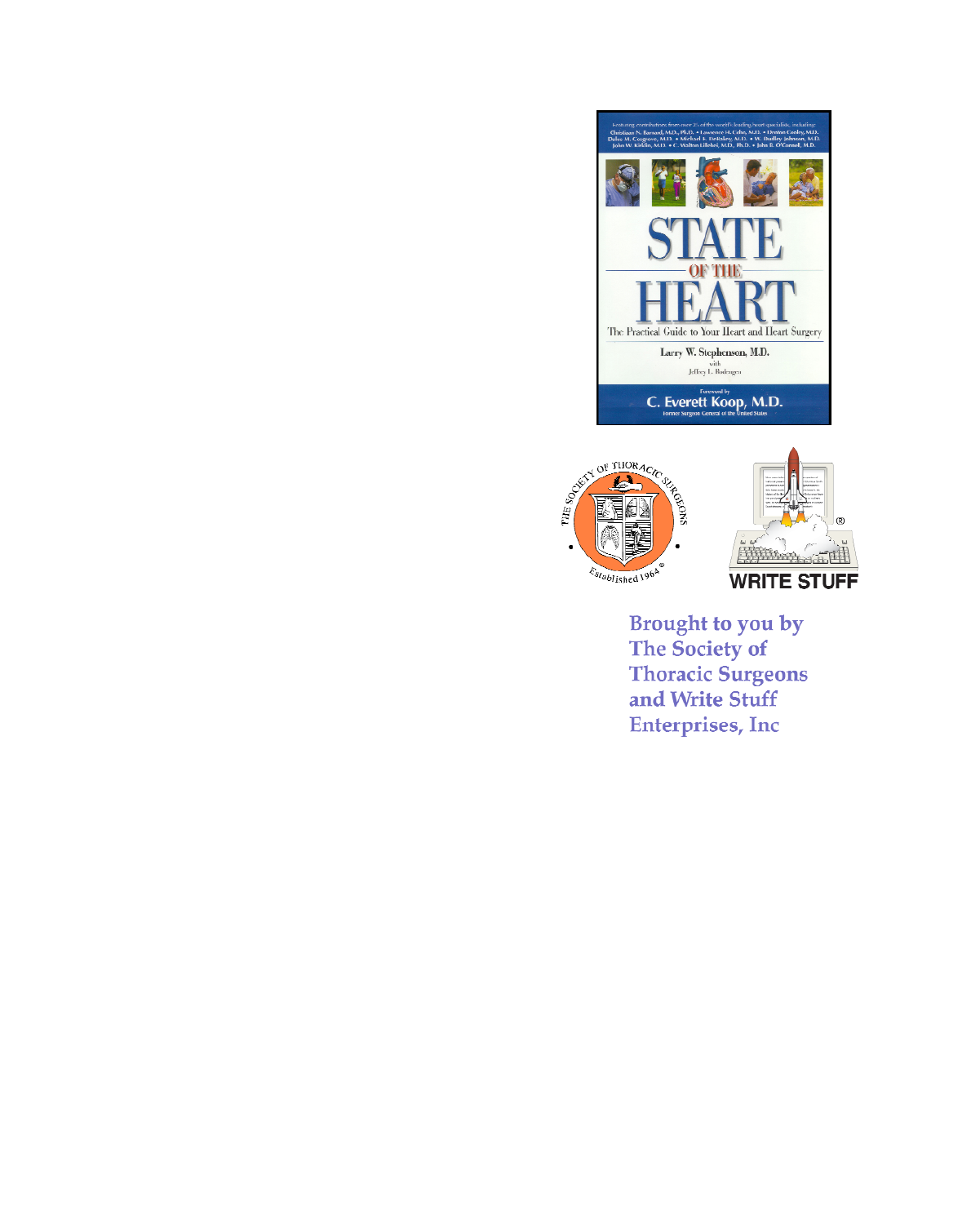# COMMON DRUGS FOR HEART PATIENTS



**Eric Racine**, Pharm.D. Coordinator, Clinical Pharmacy Services Harper Hospital, Detroit Medical Center Adjunct Assistant Professor of Pharmacy Wayne State University Detroit, Michigan Clinical Assistant Professor of Pharmacy University of Michigan

The following list is intended for informational purposes only. It does not include all medications you may be taking, and it does not cover all possible side effects, drug interactions, or uses of the medication. If you develop symptoms not mentioned or if you have questions, contact your doctor, nurse, or pharmacist.

Safe usage of your medication is very important. The following are general principles to follow to help your doctor and pharmacist provide the best care for you:

- ♥ Provide a complete medical and medication history, including any natural products, vitamins, and prescribed and over-the-counter medications.
- ♥ Check with your pharmacist or physician if you want to start taking a new natural product, vitamin, or over-the-counter medication.
- ♥ Inform them about any reactions you may have had to any medications in the past.
- ♥ When starting a new medication, always ask for information on how to take it, including whether there are any foods that you should avoid while taking this new medication.
- ♥Ask if drinking alcohol is a problem while taking your new medication. Ask your pharmacist for written instructions.



**James Marsh**, M.D. Professor of Medicine and Chief Division of Cardiology Wayne State University Detroit, Michigan

The following are safety precautions you should follow:

- ♥ Remember what each of your medications is used for and how to take it.
- ♥ When receiving a refill on your medication, make sure that the pills are the same as the ones you have taken in the past. Do not hesitate to ask your pharmacist if they seem different in shape, size, or color.
- ♥You medications are for your usage only. Do not share them with anyone and never take someone else's.
- ♥ Take a missed dose as soon as possible unless it is close to your next dosage time. Take the next scheduled dose only. Do not double your dose.
- ♥ Continue to take the medication even when you feel better.
- ♥ Keep all your medications in a dry area in your home, away from direct light.
- ♥ Do not mix your medications together in the same container.
- ♥Always keep your medications out of the reach of children.
- ♥ Store your medications in a consistent and secure spot so you can easily remember to take them.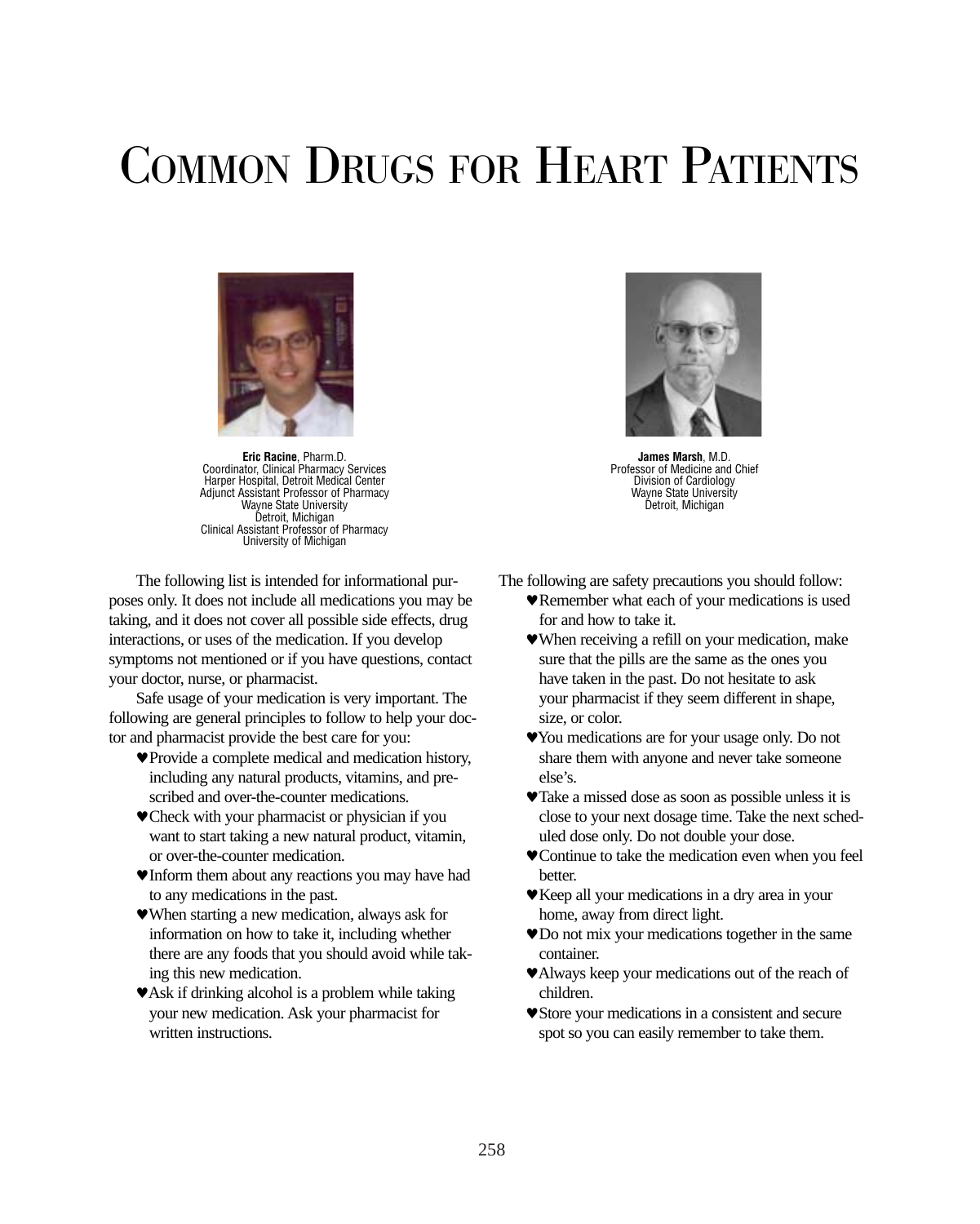| <b>Amiodarone (Cordarone)</b>                         |  |  |
|-------------------------------------------------------|--|--|
| <b>Manufacturer</b><br><b>Generic</b><br><b>Brand</b> |  |  |
| Amiodarone<br>Cordarone<br><b>Wyeth-Ayerst</b>        |  |  |

This medicine is taken orally and used to treat an irregular heartbeat.

# **Conditions:**

- ♥ Tell your doctor about all the medicines you take or use.
- ♥ Tell your doctor about all medical problems, especially thyroid conditions.
- ♥ Take a missed dose as soon as you remember, but do not double the dose.
- ♥ Continue to take the medication even when you feel better.
- ♥ Be careful in the sunlight when you take this medicine. If you must be in sunlight, cover up, wear a hat, or wear sunscreen.
- ♥ Do not stop taking this medicine without asking your doctor.

#### **Common Side Effects:**

Constipation. Taste may be bitter or metallic. Decreased appetite.

**Call the Doctor If...**

- ♥ You develop painful breathing, coughing, or shortness of breath.
- ♥ You experience numbness or tingling in the fingers or toes, or shaking of the hands.
- ♥ You have trouble walking or unusual body movements you cannot control.
- ♥ You develop a blue-gray coloring of the skin on the upper body.

| <b>Angiotensin Converting Enzyme (ACE) Inhibitors</b> |              |                             |  |
|-------------------------------------------------------|--------------|-----------------------------|--|
| Generic                                               | <b>Brand</b> | <b>Manufacturer</b>         |  |
| Benazepril                                            | Lotensin     | <b>Novartis</b>             |  |
| Captopril                                             | Capoten      | <b>Bristol-Myers Squibb</b> |  |
| Enalapril                                             | Vasotec      | Merck                       |  |
| Fosinopril                                            | Monopril     | <b>Bristol-Myers Squibb</b> |  |
| Lisinopril                                            | Prinivil     | Merck                       |  |
|                                                       | Zestril      | Astra-Zeneca                |  |
| Moexipril                                             | Univasc      | Schwarz                     |  |
| Perindopril                                           | Aceon        | Solvay                      |  |
| Quinapril                                             | Accupril     | Parke-Davis/                |  |
|                                                       |              | Warner-Lambert              |  |
| Ramipril                                              | Altace       | Monarch/Avartis             |  |
| Trandolapril                                          | Mavik        | Knoll                       |  |

#### **Profile:**

These medicines are taken orally and used to help the heart work better. They are also used to treat high blood pressure.

**Conditions:**

- ♥ Tell your doctor if you are taking a salt substitute.
- ♥ Tell your doctor if you are taking potassium.
- ♥ Tell your doctor if you have had a problem with any other ACE inhibitor, such as swelling or sudden trouble breathing.
- ♥ Tell your doctor about all the medicines you take or use.
- ♥ Do not stop taking this medicine without talking to your doctor.
- ♥ Do not take a missed dose if it is almost time to take your next dose.

## **Common Side Effects:**

Dizziness or lightheadedness. A dry, continuing cough and no other signs of a cold. Nausea, headache. **Call the Doctor If...**

♥ You have fainting spells; skin rash; hoarseness; a sudden swelling of the face, mouth, hands, or feet; or sudden trouble swallowing or breathing.

| <b>Angiotensin II Receptor Blockers (ARBs)</b> |              |                             |  |
|------------------------------------------------|--------------|-----------------------------|--|
| Generic                                        | <b>Brand</b> | <b>Manufacturer</b>         |  |
| Candesartan                                    | Atacand      | Astra-Zeneca                |  |
| Irbesartan                                     | Avapro       | <b>Bristol-Myers Squibb</b> |  |
| Losartan                                       | Cozaar       | <b>Merck</b>                |  |
| Valsartan                                      | Diovan       | <b>Novartis</b>             |  |

#### **Profile:**

This medication is taken orally and is used to help improve heart function. It is also used to treat high blood pressure.

**Conditions:**

- ♥ Do not stop taking this medication without talking to your doctor.
- ♥ Take a missed dose as soon as possible unless it is close to your next dosage time. Take the next scheduled dose only. Do not double your dose.
- ♥ Continue to take this medication even when you feel better.
- ♥ Tell your doctor if you have had problems such as swelling or sudden trouble breathing with any ARBs or any ACE Inhibitors.
- ♥ Use caution if you drive a car or operate heavy machinery as this medication may cause you to be dizzy.

#### **Common Side Effects:**

- ♥ Dizziness or lightheadedness, diarrhea, continuing dry cough (and no other signs of a cold), headache. **Call the Doctor If...**
	- ♥ You have fainting spells or skin rash.
	- ♥ You have hoarseness or a sudden swelling of the face, mouth, lips, hands, or feet, or sudden trouble swallowing and breathing.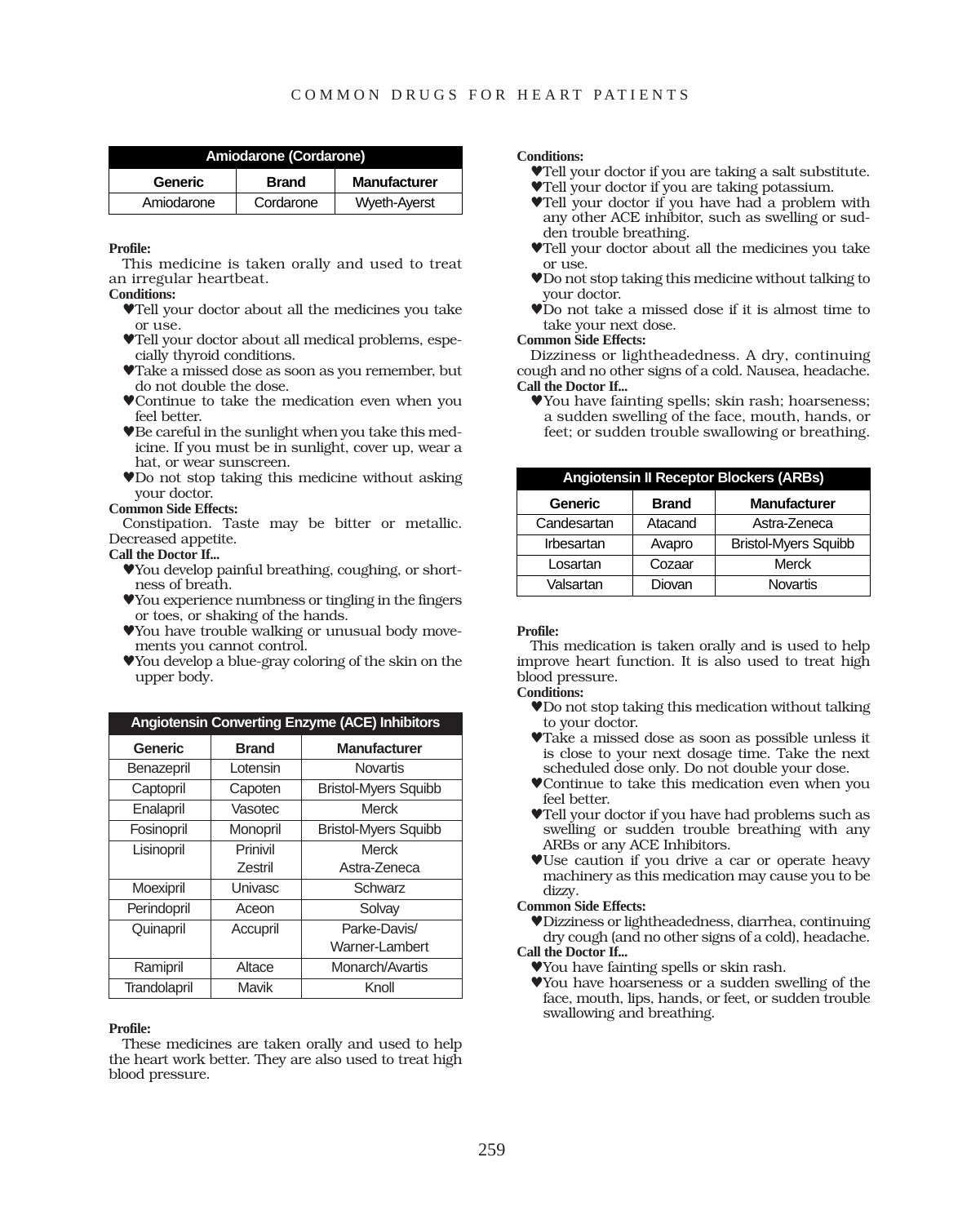Aspirin is taken orally and used to help thin the blood. It may help prevent heart attack. It is also used for fever, aches, or pain.

# **Conditions:**

- ♥ Tell your doctor if you are taking blood thinners.
- ♥ Tell your doctor if you are taking other pain or arthritis medicines.
- ♥ Take a missed dose as soon as you remember, but do not take a missed dose if it is almost time for the next aspirin.

**Common Side Effects:**

Mild stomach upset or heartburn.

#### **Call the Doctor If...**

- ♥ You have unusual bleeding or bruises.
- ♥ You have skin rash or hives.
- ♥ You have dark, tarry-looking stool.

| <b>Beta Blockers</b> |              |                             |  |
|----------------------|--------------|-----------------------------|--|
| <b>Generic</b>       | <b>Brand</b> | <b>Manufacturer</b>         |  |
| Atenolol             | Tenormin     | Astra-Zeneca                |  |
| Carvedilol           | Coreg        | SmithKline Beecham          |  |
| Labetalol            | Trandate/    | Glaxo Key/Schering          |  |
|                      | Normadyne    |                             |  |
| Metoprolol           | Lopressor    | <b>Novartis</b>             |  |
| Nadolol              | Corgard      | <b>Bristol-Myers Squibb</b> |  |
| Pindolol             | Visken       | <b>Novartis</b>             |  |
| Propanolol           | Inderal      | <b>Wyeth-Ayerst</b>         |  |

#### **Profile:**

These medicines are oral and are used to help the heart work better. They can also slow the heartbeat, treat high blood pressure, and prevent heart attack or chest pain.

## **Conditions:**

- ♥ Tell your doctor about all medicine you are taking.
- ♥ Tell your doctor if you have sugar diabetes or suffer from depression.
- ♥ Take a missed dose as soon as possible unless it is close to your next dose.
- ♥ Do not stop taking this medicine without first asking your doctor.

#### **Common Side Effects:**

Dizziness or lightheadedness when getting up from lying or sitting; decreased sexual ability.

# **Call the Doctor If...**

- ♥ You experience wheezing or difficulty breathing.
- ♥ There is an unusually slow heartbeat.
- ♥ You experience confusion or vivid dreams.
- ♥ You faint.

| <b>Aspirin</b> |                                   | <b>Calcium Channel Blockers (CCBs)</b> |                                          |                     |
|----------------|-----------------------------------|----------------------------------------|------------------------------------------|---------------------|
|                |                                   | <b>Generic</b>                         | <b>Brand</b>                             | <b>Manufacturer</b> |
|                | ly and used to help thin the      | Amlodipine                             | Norvasc                                  | Pfizer              |
|                | ent heart attack. It is also used | <b>Diltiazem</b>                       | Cardizem, Cardizem SR,<br>or Cardizem CD | Aventis             |
|                | ou are taking blood thinners.     | Felodipine                             | Plendil                                  | Astra-Zeneca        |
|                | you are taking other pain or      | Isradipine                             | Dynacirc                                 | <b>Novartis</b>     |
|                | as soon as you remember, but      |                                        | or Dynacirc CR                           |                     |
|                | ed dose if it is almost time for  | Nifedipine                             | Adalat                                   | Bayer               |
|                |                                   |                                        | Adalat-CC                                | Bayer               |
| r heartburn.   |                                   |                                        | Procardia                                | Pfizer              |
|                |                                   |                                        | Procardia XL                             | Pfizer              |
|                | bleeding or bruises.              | Nisoldipine                            | Sular                                    | Astra-Zeneca        |
| or hives.      | v-looking stool.                  | Verapamil                              | Calan                                    | Searle              |
|                |                                   |                                        | Calan SR                                 | Searle              |
|                |                                   |                                        | Covera-HS                                | Searle              |
| a Blockers     |                                   |                                        | <b>Isoptin</b>                           | Knoll Labs          |
| nd             | <b>Manufacturer</b>               |                                        | <b>Isoptin SR</b>                        | Knoll Labs          |
| rmin           | Astra-Zeneca                      |                                        | Verelan                                  | Schwarz/Lederle     |

#### **Profile:**

These medicines are taken orally. Some calcium channel blockers (CCBs) are used to control the heartbeat; others are used to treat angina. CCBs can also be used to treat high blood pressure.

#### **Conditions:**

- ♥ Tell your doctor if you have any other heart or blood vessel problems, or kidney problems.
- ♥ Tell your doctor about all the medicine you take.
- ♥ Tell your doctor if you have had a bad reaction to this medicine before.
- ♥ Take a missed dose as soon as you remember, but do not take a missed dose if it is almost time for your next dose.
- ♥ Do not stop taking this medicine without asking your doctor.
- ♥ Do not crush or chew any products having parts to their names like CD, SR, XL, or CC. Swallow these whole.

#### **Common Side Effects:**

Mild headache (this often goes away with time). Mild dizziness, lightheadedness.

**Call the Doctor If...**

- ♥ You experience breathing difficulty or wheezing.
- ♥ You have swelling of the ankles, feet, or lower legs.
- ♥ You have an unusual heartbeat or chest pain.
- ♥ You faint.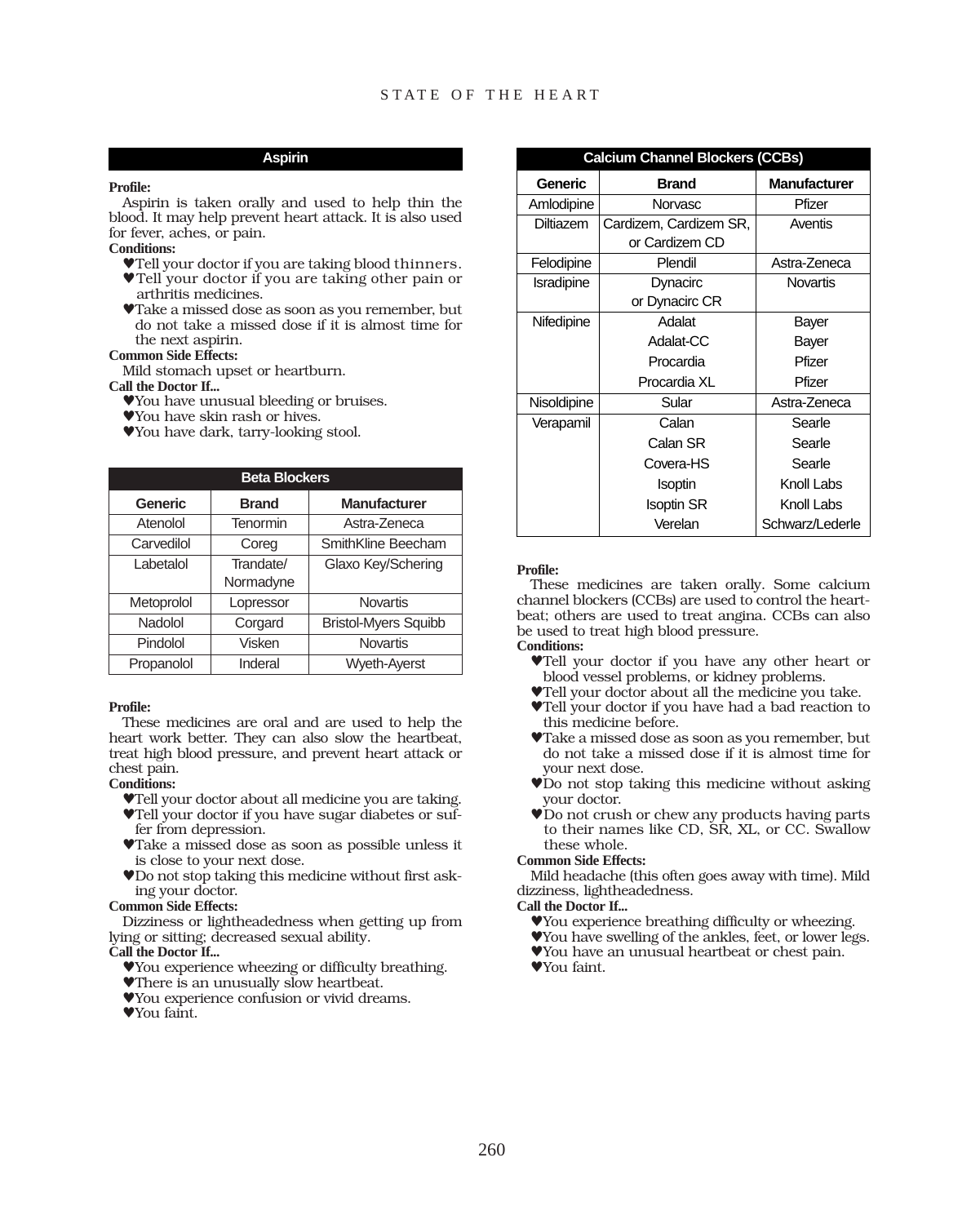| <b>Clopidogrel (Plavix)</b>                           |        |                             |
|-------------------------------------------------------|--------|-----------------------------|
| <b>Manufacturer</b><br><b>Generic</b><br><b>Brand</b> |        |                             |
| Clopidogrel                                           | Plavix | <b>Bristol-Myers Squibb</b> |

This medication is shown to cut your risk of having a heart attack or stroke. If you have a stent in a blood vessel, it is used to keep the stent from clotting.

- **Conditions:**
	- ♥ Take the medicine even if you are beginning to feel better. Even though you may not feel different once you start Plavix, it is working.
	- ♥ Get your blood checked occasionally if recommended by your doctor.
	- ♥ Take a missed dose as soon as you remember, but do not take a missed dose if it is almost time for your next one and do not stop taking Plavix unless told to by your doctor.
	- ♥ Tell your doctor and dentist you are taking Plavix before any surgery is scheduled or before any new drug is taken.

# **Common Side Effects:**

Stomach pain or upset, diarrhea. Rash.

# **Call the Doctor If...**

- ♥ You have unusual bleeding that does not stop.
- ♥ You have stomach pain or upset or diarrhea you cannot tolerate.

| Digoxin (Lanoxin)                                     |         |       |
|-------------------------------------------------------|---------|-------|
| <b>Manufacturer</b><br><b>Generic</b><br><b>Brand</b> |         |       |
| Digoxin                                               | Lanoxin | Glaxo |

#### **Profile:**

This is taken orally or administered with a shot. It is used to strengthen and control the heart.

# **Conditions:**

- ♥ Tell your doctor if you are taking cholesterol drugs.
- ♥ Tell your doctor if you are taking potassium drugs.
- ♥ Ask your doctor about checking your pulse rate.
- ♥ Do not take a missed dose if it is almost time to take your next dose, and do not double dose.
- ♥ Tell your doctor about all prescription or nonprescription medications you take or use.
- ♥ Do not stop taking this medicine without asking your doctor.

#### **Common Side Effects:**

## Mild nausea, loss of appetite.

#### **Call the Doctor If...**

- ♥ You have skin rash or hives.
- ♥ You experience an unusual or extreme loss of appetite, nausea, or vomiting.
- ♥ You are unusually tired, weak, drowsy, or confused. ♥ You have a slow or irregular heartbeat or blurred vision.
- ♥ You experience an unusual or bad headache or fainting spells.

| <b>Diuretic Agents</b> |              |                     |  |
|------------------------|--------------|---------------------|--|
| <b>Generic</b>         | <b>Brand</b> | <b>Manufacturer</b> |  |
| <b>Bumetanide</b>      | <b>Bumex</b> | Roche               |  |
| Furosemide             | Lasix        | Aventis             |  |
| Hydrochlorothiazide    | Hydrodiuril  | <b>Merck</b>        |  |
|                        | Microzide    | Watson              |  |
| Torsemide              | Demadex      | Roche               |  |

#### **Profile:**

This medication is administered orally or with a shot. Known as the "water pill," it decreases the amount of water in the body, causing your kidneys to make more water, and you lose potassium. It can also be used to lower blood pressure.

#### **Conditions:**

- ♥ Tell your doctor if you have sugar diabetes, gout, or problems holding your urine.
- ♥ Tell your doctor if you had any allergy to any other water pill.
- ♥ Tell your doctor about any medicine you take or use.
- ♥Take a missed dose as soon as you remember, but do not take a missed dose if it is almost time for the next one and do not stop taking this medication without advice from your doctor.

#### **Common Side Effects:**

Dizziness, lightheadedness when getting up from lying down or sitting.

#### **Call the Doctor If...**

- ♥ You have muscle cramps or pain; nausea or vomiting; unusual weakness. These are signs of too much potassium loss.
- ♥ You have skin rash or fainting.

| <b>Hydralazine (Apresoline)</b>                       |            |                 |  |
|-------------------------------------------------------|------------|-----------------|--|
| <b>Manufacturer</b><br><b>Generic</b><br><b>Brand</b> |            |                 |  |
| Hydralazine                                           | Apresoline | <b>Novartis</b> |  |

#### **Profile:**

This medicine is taken orally and used to help the heart work better. It can also be used to lower high blood pressure.

#### **Conditions:**

- ♥ Tell your doctor about all the medicines you take or use.
- ♥ Tell your doctor about all medical problems, including stroke or kidney problems.
- ♥ Take a missed dose as soon as you remember, but do not take a missed dose if it is almost time for your next dose.
- ♥ Do not stop taking this medicine without talking to your doctor.

# **Common Side Effects:**

Decreased appetite. Fast or "jumpy" heartbeat. Dizziness, lightheadedness, or flushing.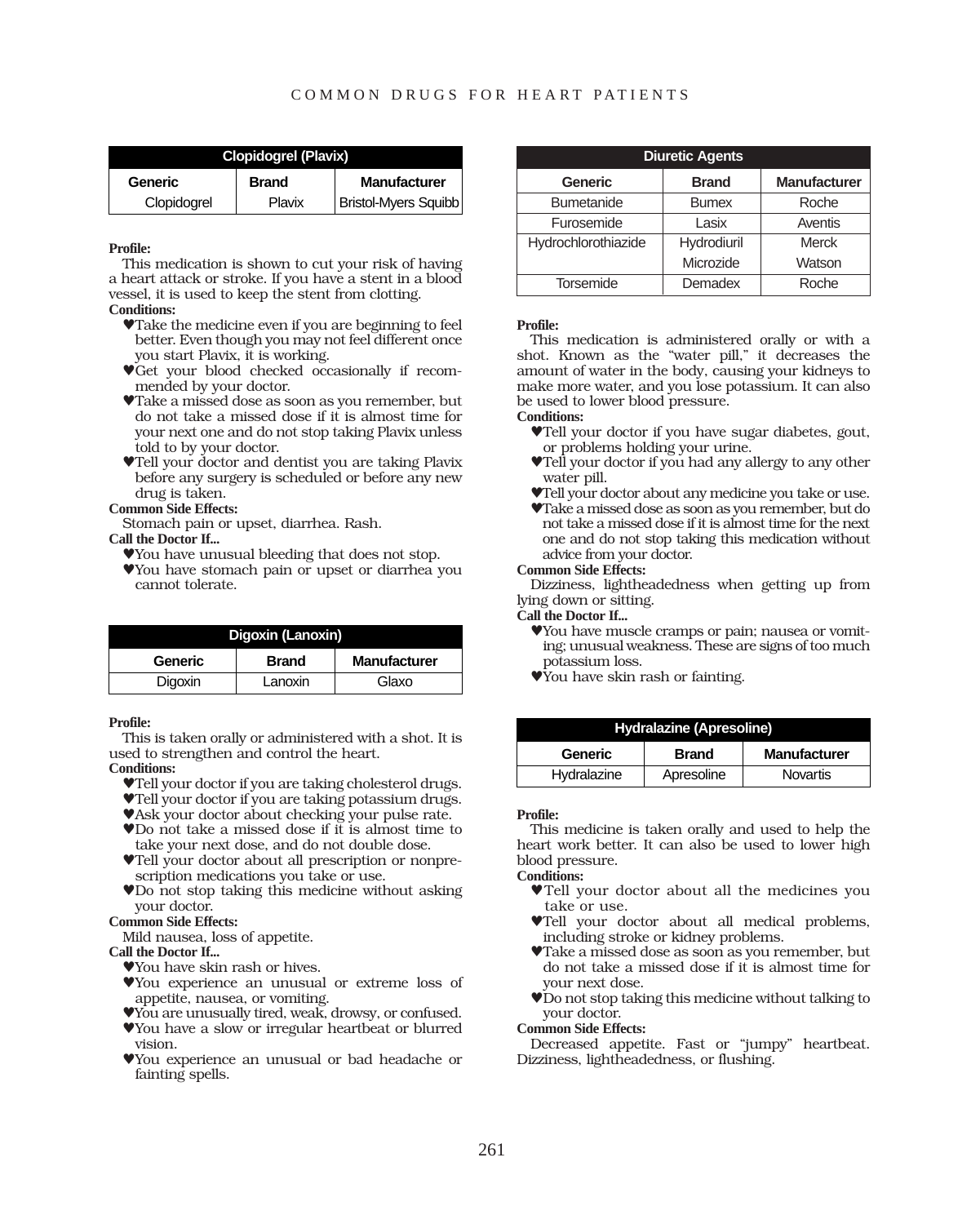**Call the Doctor If...**

- ♥ You have a pounding heartbeat, chest pain, or skin rash.
- ♥ You experience unusual swelling of feet or lower legs.
- ♥ You have fainting spells.

| <b>Nitroglycerin</b>        |              |                     |  |
|-----------------------------|--------------|---------------------|--|
| <b>Generic</b>              | <b>Brand</b> | <b>Manufacturer</b> |  |
| <b>Isosorbide Dinitrate</b> | Isordil      | <b>Wyeth-Ayerst</b> |  |
| Isosorbide Mononitrate      | Imdur        | Key/Schering        |  |
|                             | Ismo         | <b>Wyeth-Ayerst</b> |  |
|                             | Monoket      | Schwarz             |  |
| Nitroglycerin               | Minitran     | 3M                  |  |
|                             | Nitro-Bid    | Aventis/Hoechst     |  |

#### **Profile:**

This medication is taken orally. It is used to help the heart by increasing its supply of blood and oxygen. It is also used to prevent angina.

#### **Conditions:**

- ♥ Tell your doctor about any medicine you take or use.
- ♥ Do not break, crush, or chew the tablets.
- ♥ Take a missed dose as soon as you remember, but not if it is almost time to take your next dose.
- ♥ Continue to take this medication even when you feel better.
- ♥ Do not stop taking it without asking your doctor. **Common Side Effects:**

Dizziness or lightheadedness. Headache. Flushing of the face or neck.

#### **Call the Doctor If...**

- ♥ You have severe prolonged headache or pressure in the head.
- ♥ There is extreme dizziness or fainting.
- ♥ You have a weak or fast heartbeat.

| <b>Potassium Supplements</b>                          |        |                             |
|-------------------------------------------------------|--------|-----------------------------|
| <b>Manufacturer</b><br><b>Generic</b><br><b>Brand</b> |        |                             |
| Potassium                                             | K-Dur  | Key                         |
| Supplements                                           | Slow-K | <b>Novartis</b>             |
|                                                       | K-Lyte | <b>Bristol-Myers Squibb</b> |

#### **Profile:**

This is used to add potassium to your body. Potassium is important to the heart and muscles. It comes in a pill, liquid, or flat tablet to fizz in water or juice. **Conditions:**

- 
- ♥ Tell your doctor if you take a salt substitute.
- ♥ Tell your doctor if you are on a special diet.
- ♥ Tell your doctor if you are taking a water pill or ACE-inhibitor drug.
- ♥ Take a missed dose as soon as you remember, but do not take the dose if it is almost time for your next one.
- ♥ Do not stop taking this medicine without permission from your doctor.
- ♥ Tell your doctor about all the medicines you take.
- ♥ Do not crush the potassium pill. Do put the potassium fizz tablet or liquid in water or juice.

# **Common Side Effects:**

Mild stomach upset or heartburn. Bad taste in the mouth.

**Call the Doctor If...**

- ♥ You have severe stomach pain.
- ♥ You have a dark, tarry-looking stool.
- ♥ You experience muscle weakness, unusual heartbeat or pulse, or confusion.

| Procainamide |              |                             |  |
|--------------|--------------|-----------------------------|--|
| Generic      | <b>Brand</b> | <b>Manufacturer</b>         |  |
| Procainamide | Procan SR    | Parke-Davis/                |  |
|              |              | Warner-Lambert              |  |
| Procainamide | Procanbid    | <b>MonarchProcainamide</b>  |  |
|              | Pronestyl    | <b>Bristol-Myers Squibb</b> |  |
| Procainamide | Pronestyl-SR | <b>Bristol-Myers Squibb</b> |  |

#### **Profile:**

This medication is taken orally and used to treat irregular heartbeat.

# **Conditions:**

- ♥ Do not stop taking this medication without talking to your doctor.
- ♥ Take a missed dose as soon as possible unless it is close to your next dosage time. Take the next scheduled dose only. Do not double your dose.
- ♥ Continue to take the medication even when you feel better.
- ♥ Take this medication on an empty stomach.
- ♥ Use caution if you drive a car or operate heavy machinery as this medication may cause you to be drowsy.

#### **Common Side Effects:**

Upset stomach, diarrhea, drowsiness, arthritis.

**Call the Doctor If...**

- ♥ You have trouble breathing.
- ♥ You develop dizzy spells or loss of consciousness.
- ♥ You develop palpitations.
- ♥ You have joint pain or swelling.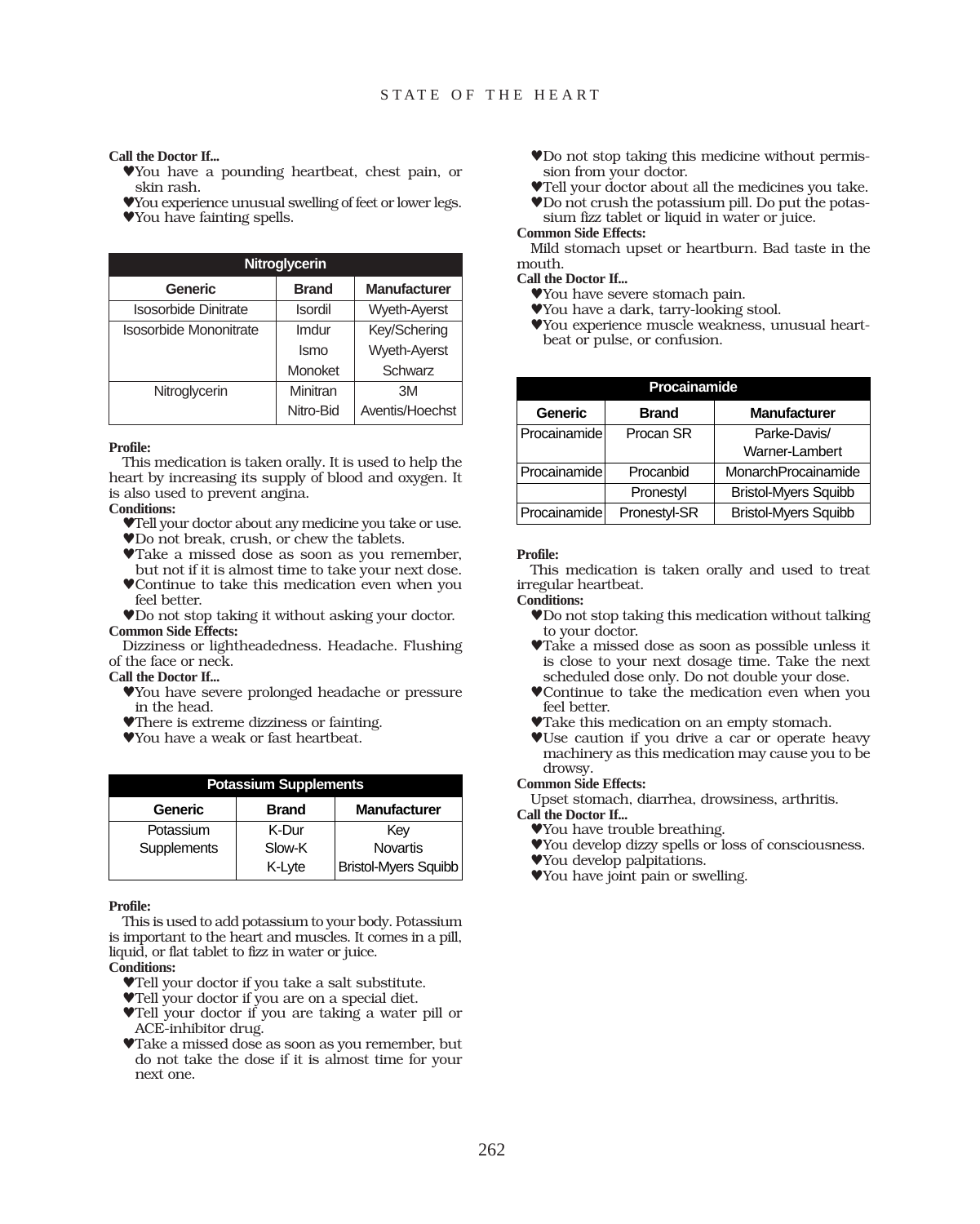|              | <b>Statins</b> |                                        |
|--------------|----------------|----------------------------------------|
| Generic      | <b>Brand</b>   | <b>Manufacturer</b>                    |
| Atorvastatin | Lipitor        | Parke-Davis/Pfizer<br>(Warner-Lambert) |
| Cerivastatin | Baycol         | Bayer                                  |
| Fluvastatin  | Lescol         | Novartis                               |
| Lovastatin   | Mevacor        | <b>Merck</b>                           |
| Pravastatin  | Pravachol      | <b>Bristol-Myers Squibb</b>            |
| Simvastatin  | Zocor          | <b>Merck</b>                           |

This medication is taken orally and used to help decrease the "bad" cholesterol and increase the "good" cholesterol.

### **Conditions:**

- ♥ Do not stop taking this medication without talking to your doctor.
- ♥ Take a missed dose as soon as possible unless it is close to your next dosage time. Take the next scheduled dose only. Do not double your dose.
- ♥ Continue to take the medication even when you feel better.
- ♥ This medication is more effective when used in combination with a low cholesterol, low fat diet.
- ♥ Take this medication in the evening or at bedtime.
- ♥ Take a missed dose as soon as possible unless it is close to your next dosage time. Take the next scheduled dose only. Do not double your dose.

#### **Common Side Effects:**

Headache, upset stomach, diarrhea, or constipation. **Call the Doctor If...**

- ♥ You develop diffused muscular aches.
- ♥ You develop yellowing skin or eyes.
- ♥ You develop stomach or abdominal pain with nausea or vomiting.
- ♥ You develop skin rash.

| <b>Ticlopidine (Ticlid)</b> |              |                     |  |
|-----------------------------|--------------|---------------------|--|
| <b>Generic</b>              | <b>Brand</b> | <b>Manufacturer</b> |  |
| Ticlopidine                 | חו וחד       | Roche               |  |

#### **Profile:**

TICLID has been shown to cut the risk of having a stroke or heart attack. If you have a stent in a blood vessel, it is used to keep the stent from clotting. **Conditions:**

♥ Take the medicine even if you begin to feel better.

- ♥ Have your blood monitored regularly once you start TICLID. You will need to have blood drawn every two weeks for the first three months. Do not skip any of these appointments.
- ♥ Take a missed dose as soon as you remember, but do not take a missed dose if it is almost time for the next dose.

♥ Do not stop taking TICLID unless told to do so by your doctor. If you are told to stop taking TICLID, you will still have to have your blood drawn. This will only be for two weeks after you stop.

# **Common Side Effects:**

Stomach pain or upset, diarrhea.

**Call the Doctor If...**

- ♥ You develop a rash.
- ♥ You have stomach pain or upset, or diarrhea you cannot stand.
- ♥ You have signs of infection such as fever, chills, or sore throat.

#### **Warfarin (Coumadin)**

#### **Profile:**

Warfarin is an oral anticoagulant that prevents harmful blood clots from forming or getting larger. It is sometimes called a blood thinner, although it does not actually thin the blood.

#### **Conditions:**

- ♥ Tell your doctor if you are pregnant or plan on becoming pregnant.
- ♥ Keep all doctor appointments, especially involving blood work.
- ♥ Avoid activities that have a risk of injury since warfarin affects the body's ability to stop bleeding.
- ♥ Alert your doctor to missed doses.
- ♥ Take a missed dose as soon as possible, but do not double the dose to make up for the missed dose.
- ♥ Let your doctor know about all the medication you are taking, including nonprescription.
- ♥ Tell your dentist and any other doctors you are taking warfarin.

#### **Common Side Effects:**

Minor bleeding from the gums, occasional nose bleeds, easy bruising.

# **Call the Doctor If...**

- ♥ There is unexplained or excessive bruising, nosebleeds, or menstrual bleeding.
- ♥ There is excessive bleeding or oozing from gums, cuts, or wounds.
- ♥ You experience tar-colored stools or blood in the urine.
- ♥ There is unexplained stomach pain, abdominal swelling, back pain, or backaches.
- ♥ You experience excessive fatigue, chills, fever, sore throat, unexplained mouth sores.
- ♥ There is dizziness, severe headache, unexplained joint pain, stiffness, or swelling.